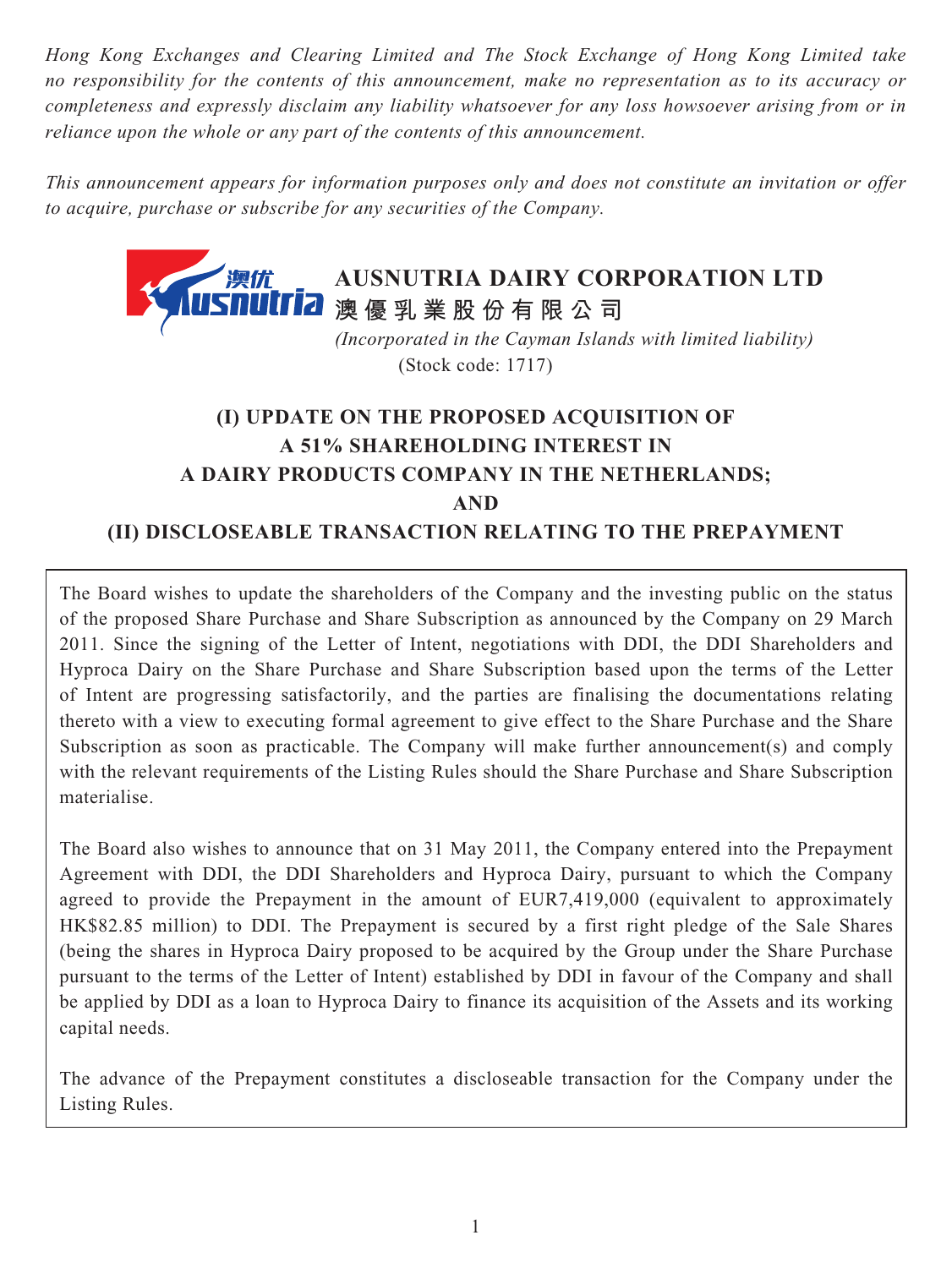Reference is made to the 29 March Announcement in relation to the Letter of Intent entered into among the Company, DDI, the DDI Shareholders and Hyproca Dairy regarding the proposed Share Purchase and Share Subscription. Capitalised terms used herein have the same meanings as defined in the 29 March Announcement unless otherwise specified.

#### **UPDATE ON THE SHARE PURCHASE AND THE SHARE SUBSCRIPTION**

The Board wishes to update the shareholders of the Company and the investing public on the status of the Share Purchase and the Share Subscription. Since the signing of the Letter of Intent, negotiations with DDI, the DDI Shareholders and Hyproca Dairy on the Share Purchase and Share Subscription based upon the terms of the Letter of Intent are progressing satisfactorily, and the parties are finalising the documentations relating thereto with a view to executing formal agreement to give effect to the Share Purchase and the Share Subscription as soon as practicable. Based on the information available to the Company as at the date hereof, the Share Purchase and the Share Subscription are expected to constitute a major transaction for the Company under the Listing Rules. The Company will make further announcement(s) and comply with the relevant requirements of the Listing Rules should the Share Purchase and the Share Subscription materialise.

During the course of the negotiations, Hyproca Dairy has identified an investment opportunity in the Assets. Having considered, among other things, the quality and potential of the Assets and the consideration thereof and the progress of the negotiations of the Share Purchase and the Share Subscription, the Company entered into the Prepayment Agreement with DDI, the DDI Shareholders and Hyproca Dairy on 31 May 2011, pursuant to which the Company agreed to provide the Prepayment to DDI for the purpose of funding the acquisition of the Assets by Hyproca Dairy and its working capital needs. Details of the Prepayment Agreement are set out below.

# **THE PREPAYMENT AGREEMENT**

**Date**

31 May 2011

# **Parties**

- (i) the Company;
- (ii) DDI;
- (iii) the DDI Shareholders; and
- (iv) Hyproca Dairy.

To the best of the Directors' knowledge, information and belief having made all reasonable enquiries, (i) DDI, the DDI Shareholders, Hyproca Dairy and their respective ultimate beneficial owners are third parties independent of the Company and its connected persons (within the meaning of the Listing Rules);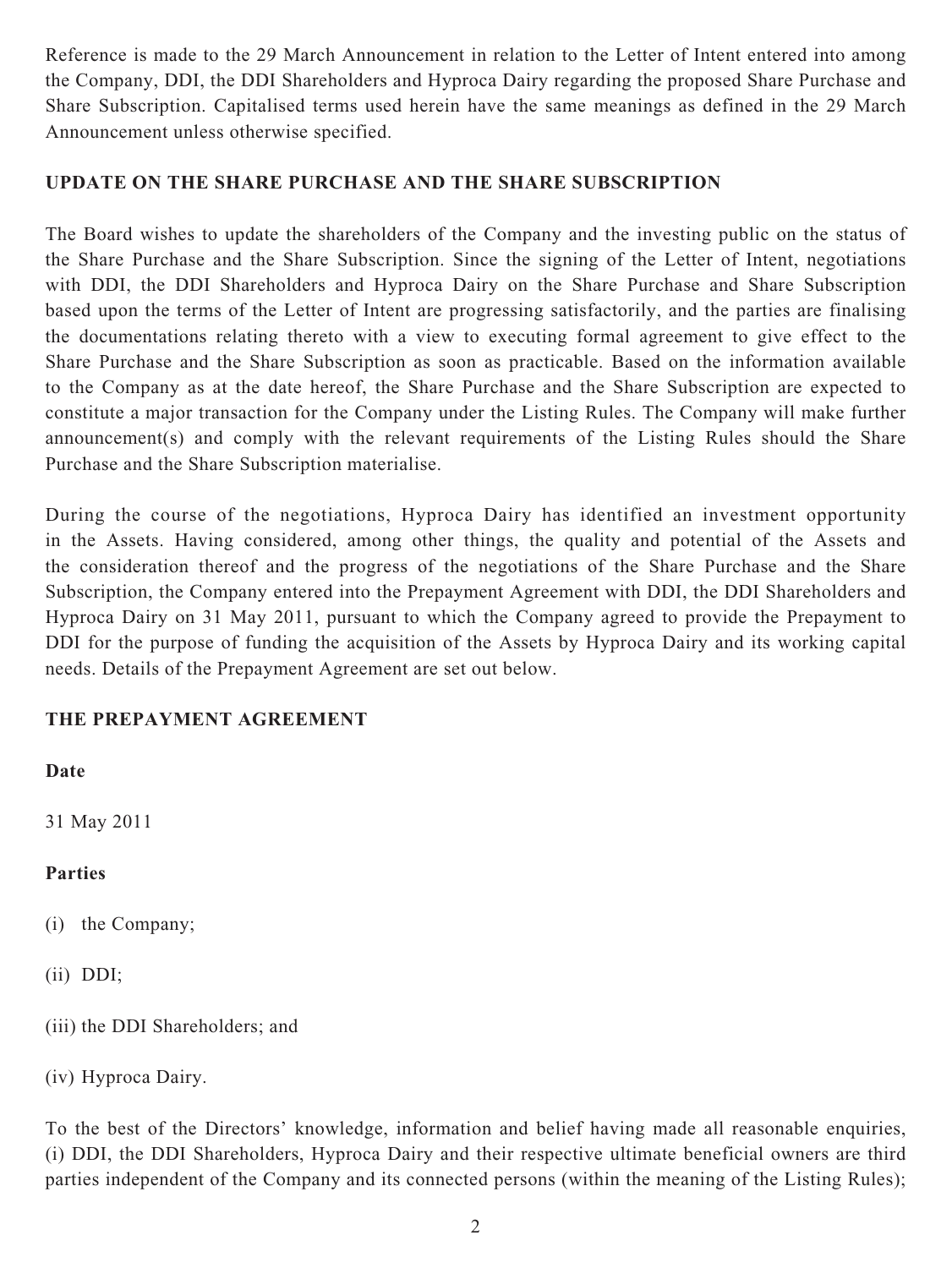(ii) DDI, Manids B.V. and Elbe B.V. are investment holding companies; (iii) Participatiemaatschappij Heerenveen B.V. is a private equity investment company; and (iv) Hyproca Dairy is principally engaged in the dairy industry in the Netherlands with activities ranging from research and development, milk collection, processing, production, packaging, marketing and sales of dairy products.

# **The Prepayment**

Pursuant to the Prepayment Agreement, the Company agreed to provide DDI the Prepayment in an aggregate amount of EUR7,419,000 (equivalent to approximately HK\$82.85 million) on or before 10 June 2011 as an advance against the cash portion of the consideration for the Share Purchase.

It is a condition to the advance of the Prepayment that DDI shall apply a loan to be granted by DDI to Hyproca Dairy until completion of the Share Purchase and Share Subscription taking place, whereby Hyproca Dairy shall in turn apply such loan wholly and exclusively towards the funding of the acquisition of the Assets and its working capital needs.

In the event that the formal agreement relating to the Share Purchase and the Share Subscription is signed, the Prepayment shall be set off against the cash portion of the consideration payable by the Company under the Share Purchase.

Unless the Share Purchase has been completed, the parties to the Prepayment Agreement agreed that if (i) the Prepayment has not been applied by DDI and Hyproca Dairy as prescribed in the Prepayment Agreement and described above; or (ii) DDI or Hyproca Dairy suspends payment for liquidity or insolvency reasons or either is unable to pay its debts as they fall due, or applies for a moratorium of payments or is adjudicated or found insolvent, or enters into any composition or other arrangement with its creditors generally, then DDI will be obligated to immediately repay the Prepayment to the Company.

The parties to the Prepayment Agreement further agreed that if completion of the Share Purchase does not take place, the Prepayment will be converted into a non-interest bearing loan to be repaid in full in one instalment by DDI on 30 June 2012.

In consideration of the Company providing the Prepayment, DDI shall establish a first right of pledge in favour of the Company over the Sale Shares, being the shares in Hyproca Dairy which are proposed to be acquired by the Company under the Share Purchase pursuant to the Letter of Intent. The pledge shall expire at the completion date of the Share Purchase and Share Subscription or the date on which the Prepayment has been fully repaid. If the Company chooses to exercise its rights over the Sale Shares, it shall arrange to pay DDI a sum of EUR2,950,000 (being the difference between the proposed consideration for the Sale Shares under the Share Purchase of EUR10,369,000 under the Letter of Intent and announced in the 29 March Announcement and the amount of the Prepayment of EUR7,419,000) or issue new shares in the Company (being the new shares proposed to be issued to DDI as part of the consideration for the Sale Shares under the Share Purchase pursuant to the Letter of Intent and announced in the 29 March Announcement) to DDI. The Company shall comply with applicable Listing Rules requirements in the event it exercises its rights over the Sale Shares or issue new shares to DDI.

The Prepayment has been provided by the Company to DDI on 31 May 2011.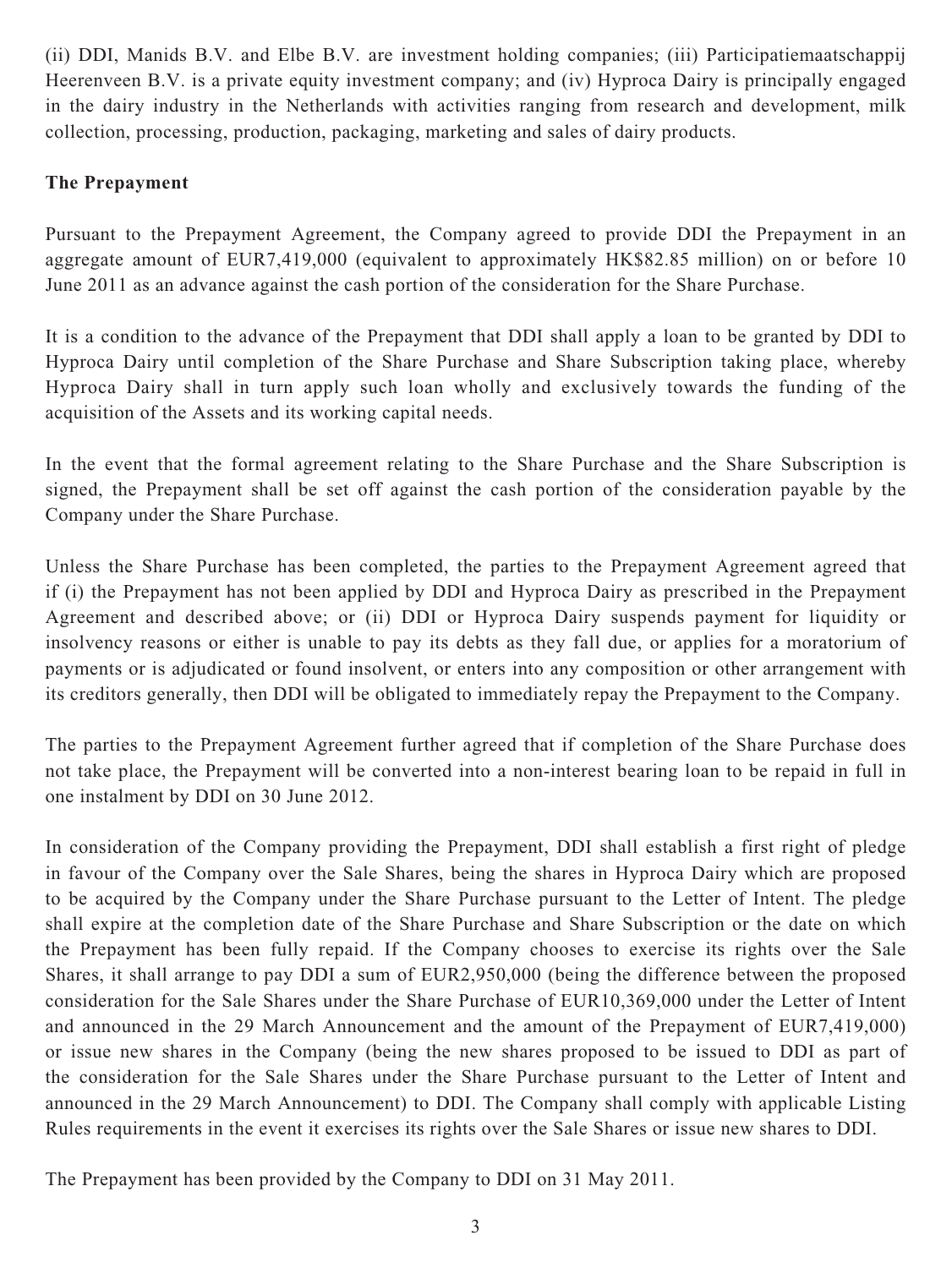#### **REASONS FOR THE PREPAYMENT**

The Group is principally engaged in the production, marketing and distribution of high-end and premium paediatric nutrition products in the People's Republic of China.

As disclosed in the 29 March Announcement, it is the Company's business strategy to invest in or acquire upstream milk powder related assets and operations, including investments in overseas cattle farms and/or milk powder producers in order to broaden the Group's milk powder supply sources to diversify the Group's risk in this aspect and to ensure a stable supply of milk powder to cope with the business growth. In this regard, the Company intends to acquire interests in the group under Hyproca Dairy whose businesses include milk collection, processing and package in the Netherlands, so as to realise the Company's business strategy.

During the course of the negotiations of the Share Purchase and Share Subscription, Hyproca Dairy has identified an investment opportunity in the Assets which were previously owned by Lyempf B.V.. Lyempf B.V. was engaged in the production of liquid and powder milk products and other dairy products in the Netherlands and the Assets were declared for sale in April 2011. The Assets were previously employed by Lyempf B.V. for its dairy product business and comprise the dairy plant for pre-processing of raw milk, two spray dryers with capacity of 27,000 tons of powder, and other related assets such as inventory and trade receivables.

In view of the potential and quality of the Assets and the consideration thereof and having considered the satisfactory progress of the negotiations of the Share Purchase and the Share Subscription, the Company believes that it is desirable to advance the Prepayment to DDI to facilitate the acquisition of the Assets by Hyproca Dairy which are complementary to the existing business of Hyproca Dairy and will be part of the Group if the Share Purchase and Share Subscription materialise. The terms of the Prepayment Agreement were negotiated among the parties on an arm's length basis. Taking into account the security being provided by DDI for the Prepayment, the Directors (including the independent non-executive Directors) consider that the terms of the Prepayment Agreement are fair and reasonable and the advance of the Prepayment to DDI is in the interest of the Company and its shareholders as a whole.

#### **LISTING RULES IMPLICATIONS**

The advance of the Prepayment by the Company to DDI constitutes a discloseable transaction for the Company under the Listing Rules.

#### **DEFINITIONS**

In this announcement, the following expressions have the meanings set out below unless the context requires otherwise:

| "29 March Announcement" | the announcement of the Company dated 29 March 2011                                      |
|-------------------------|------------------------------------------------------------------------------------------|
| "Assets"                | the assets of Lyempf B.V. acquired by Hyproca Dairy as described<br>in this announcement |